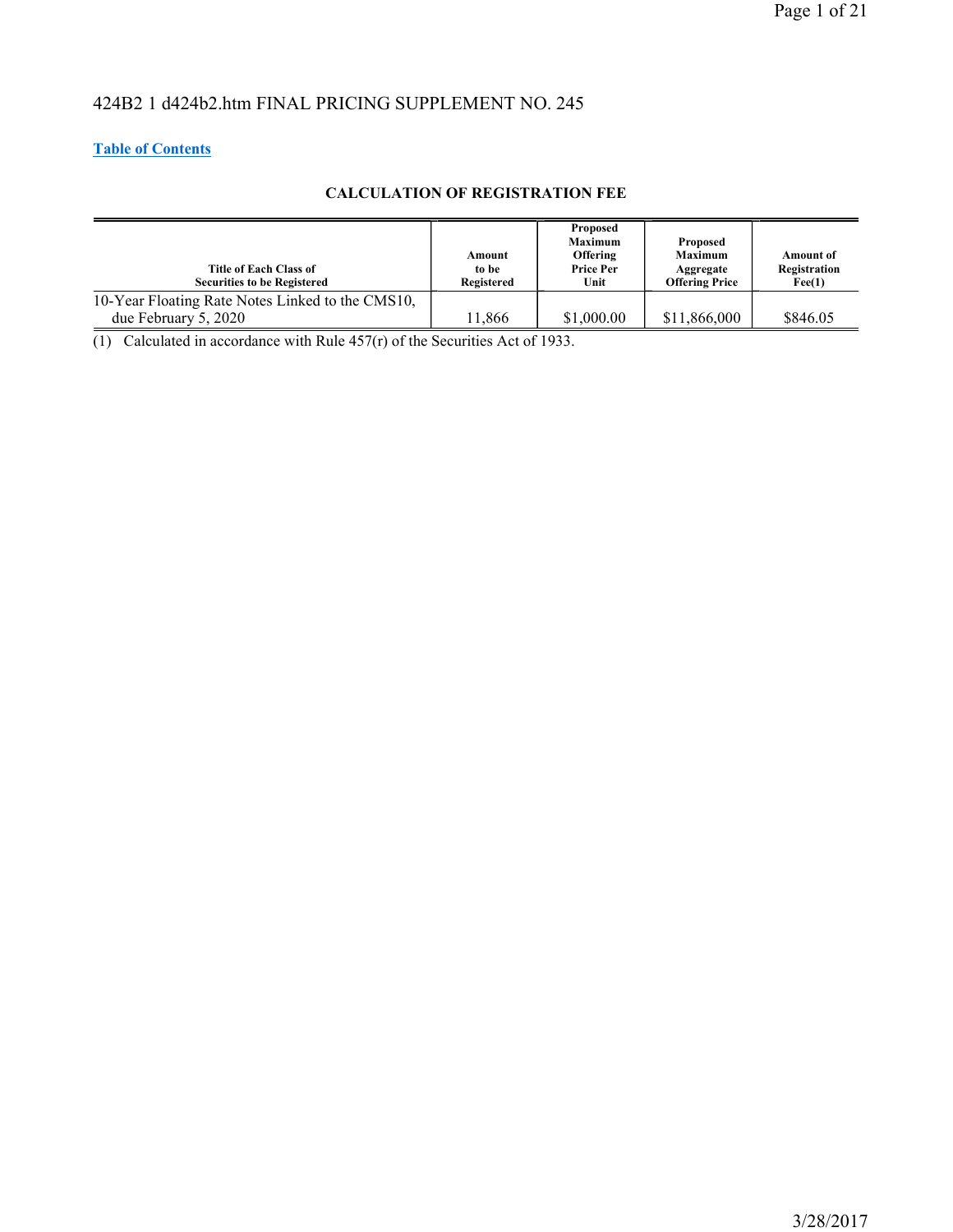Pricing Supplement No. 245 (To Prospectus dated April 20, 2009 and Series L Prospectus Supplement dated April 21, 2009)



### **\$11,866,000 10-Year Floating Rate Notes Linked to CMS10, due February 5, 2020**

- The notes are senior unsecured debt securities issued by Bank of America Corporation. Payments on the notes are subject to our credit risk. The notes provide holders a floating rate based on the CMS10 rate, as described below.
- The notes will be issued in denominations of whole units. Each unit will have a principal amount of \$1,000.
- We will pay interest on the notes quarterly in arrears on February 5, May 5, August 5, and November 5 of each year, and on the maturity date, beginning on May 5, 2010.
- The notes will accrue interest for each quarterly interest period at a floating rate per annum equal to the product of (a) the Participation Rate and (b) the 10 year U.S. Dollar Constant Maturity Swap Rate ("CMS10"). The CMS10 rate is a long-term interest rate that measures the fixed rate of interest payable on a fixed for floating U.S. dollar interest rate swap transaction with a maturity of 10 years.
- The Participation Rate is 91.25%, as determined on February 2, 2010 (the "pricing date"). As a result, the floating rate payable on the notes will be less than the CMS10 rate.
- At maturity, you will receive for each unit of your notes a cash payment equal to the \$1,000 principal amount, plus any accrued and unpaid interest.
- The notes may not be redeemed at our option or at your option prior to the maturity date.
- The notes will not be listed on any securities exchange.
- Each of Merrill Lynch, Pierce, Fenner & Smith Incorporated ("MLPF&S") and its broker-dealer affiliate First Republic Securities Company, LLC ("First Republic") is acting in its capacity as principal for your account.
- The CUSIP number for the notes is 06048WAS9.

|                            | Per Note | <b>Total</b> |
|----------------------------|----------|--------------|
| Public offering price      | 100.00%  | \$11,866,000 |
| Underwriting discount      | $2.50\%$ | 296,650      |
| Proceeds (before expenses) | 97.50%   | \$11,569,350 |

*The notes are unsecured and are not savings accounts, deposits, or other obligations of a bank. The notes are not guaranteed by Bank of America, N.A. ("BANA") or any other bank, are not insured by the Federal Deposit Insurance Corporation (the "FDIC") or any other governmental agency and involve investment risks. The notes are not guaranteed under the FDIC's Temporary Liquidity Guarantee Program. Potential purchasers of the notes should consider the information under "Risk Factors" beginning on page PS-7.* 

*None of the Securities and Exchange Commission (the "SEC"), any state securities commission, or any other regulatory body has approved or disapproved of these notes or passed upon the adequacy or accuracy of this pricing supplement, the accompanying prospectus supplement, or the accompanying prospectus. Any representation to the contrary is a criminal offense.* 

The notes:

| Are Not FDIC | <b>Are Not Bank G</b> | Lose Value |
|--------------|-----------------------|------------|
| Insured      | Guaranteed            | May        |

We will deliver the notes in book-entry form only through The Depository Trust Company on or about February 5, 2010 against payment in immediately available funds.

> **Merrill Lynch & Co.**  Selling Agent

**Filed pursuant to Rule 424(b)(2) Registration No. 333-158663**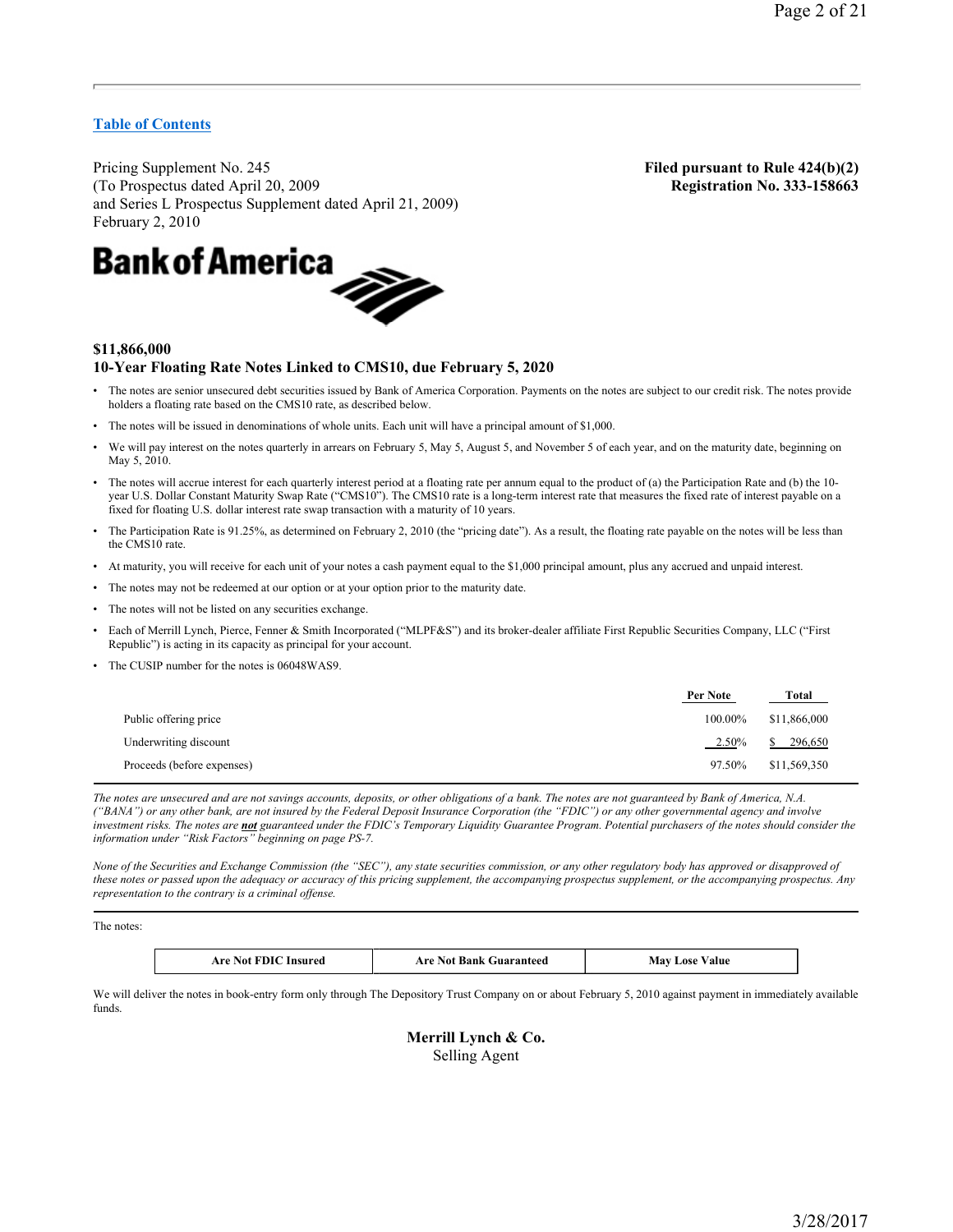# **TABLE OF CONTENTS**

|                                                     | Page         |
|-----------------------------------------------------|--------------|
| <b>SUMMARY</b>                                      | $PS-3$       |
| <b>RISK FACTORS</b>                                 | $PS-7$       |
| <b>USE OF PROCEEDS</b>                              | <b>PS-11</b> |
| <b>DESCRIPTION OF THE NOTES</b>                     | $PS-12$      |
| THE 10-YEAR U.S. DOLLAR CONSTANT MATURITY SWAP RATE | <b>PS-15</b> |
| SUPPLEMENTAL PLAN OF DISTRIBUTION                   | $PS-17$      |
| U.S. FEDERAL INCOME TAX SUMMARY                     | <b>PS-18</b> |
| <b>ERISA CONSIDERATIONS</b>                         | <b>PS-18</b> |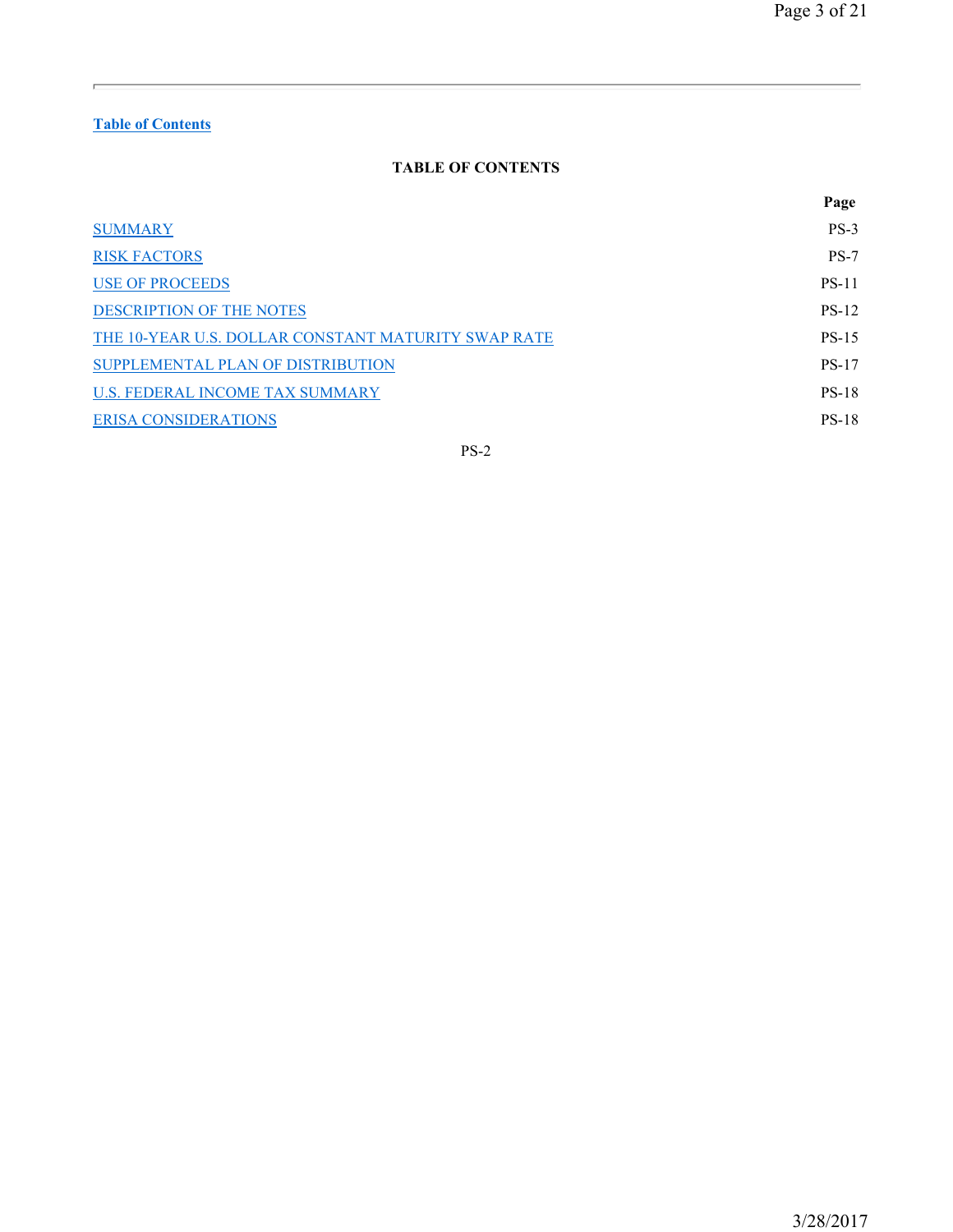### **SUMMARY**

This summary includes questions and answers that highlight selected information from this pricing supplement and the accompanying prospectus supplement and prospectus to help you understand these notes. You should read carefully the entire pricing supplement, prospectus supplement, and prospectus to understand fully the terms of the notes, as well as the tax and other considerations important to you in making a decision about whether to invest in the notes. In particular, you should review carefully the section in this pricing supplement entitled "Risk Factors," which highlights a number of risks, to determine whether an investment in the notes is appropriate for you. If information in this pricing supplement is inconsistent with the prospectus supplement or prospectus, this pricing supplement will supersede those documents.

Certain capitalized terms used and not defined in this pricing supplement have the meanings ascribed to them in the prospectus supplement and prospectus.

You are urged to consult with your own attorneys and business and tax advisors before making a decision to purchase any of the notes.

The information in this "Summary" section is qualified in its entirety by the more detailed explanation set forth elsewhere in this pricing supplement and the accompanying prospectus supplement and prospectus. You should rely only on the information contained in this pricing supplement and the accompanying prospectus supplement and prospectus. We have not authorized any other person to provide you with different information. If anyone provides you with different or inconsistent information, you should not rely on it. Neither we nor either of the selling agents is making an offer to sell these notes in any jurisdiction where the offer or sale is not permitted. You should assume that the information in this pricing supplement, the accompanying prospectus supplement, and prospectus is accurate only as of the date on their respective front covers.

Unless otherwise indicated or unless the context requires otherwise, all references in this document to "we," "us," "our," or similar references are to Bank of America Corporation.

#### **What are the notes?**

The notes are senior unsecured debt securities issued by Bank of America Corporation, and are not guaranteed or insured by the FDIC or secured by collateral. **The notes will rank equally with all of our other unsecured senior indebtedness from time to time outstanding, and any payments due on the notes, including any repayment of principal, will be subject to our credit risk.** The notes will mature on February 5, 2020.

### **Will you receive interest on the notes?**

Yes. We will pay quarterly interest on the notes. We will pay interest on February 5, May 5, August 5, and November 5 of each year, and on the maturity date, beginning on May 5, 2010.

Interest on the notes will accrue for each quarterly interest period at a floating rate per annum equal to the product of (a) the Participation Rate and (b) the 10-Year U.S. Dollar Constant Maturity Swap Rate ("CMS10"), rounded to three decimal places and calculated on the basis of a 360-day year of twelve 30-day months. The Participation Rate is 91.25%. See "Description of the Notes—Interest."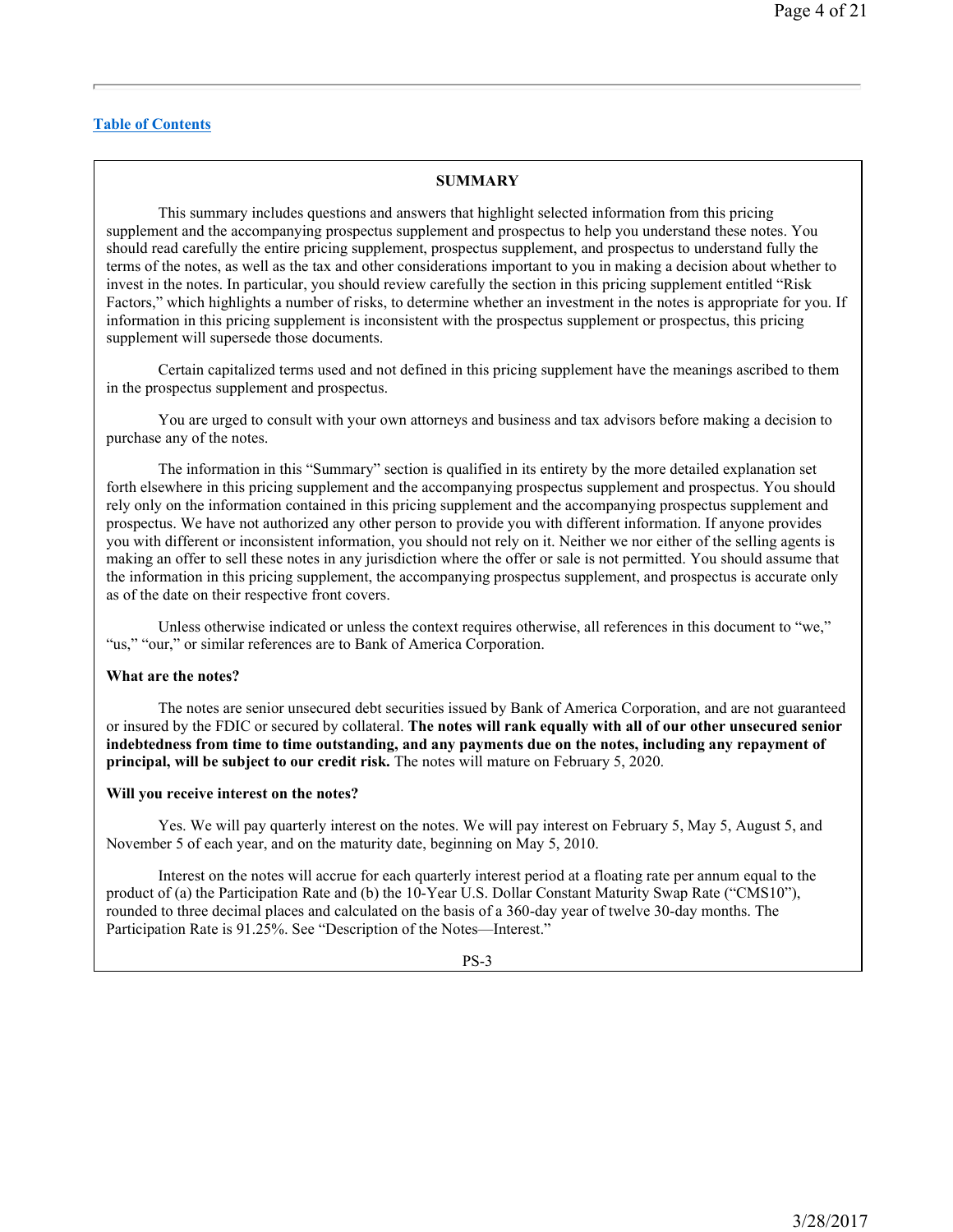### **Can we redeem your notes before the maturity date?**

No. We will not have the option to redeem the notes prior to the maturity date.

### **Will you receive your principal at maturity?**

Yes. If you hold the notes until maturity, you will receive your principal amount and any accrued and unpaid interest on the notes, subject to our credit risk. See "Risk Factors—Payments on the notes are subject to our credit risk, and changes in our credit ratings are expected to affect the value of the notes." However, if you sell the notes prior to maturity, you may find that the market value of the notes may be less than the principal amount of the notes.

### **What is CMS10 and what does it measure?**

CMS10 means the 10-year U.S. Dollar Constant Maturity Swap Rate that appears on Reuters page ISDAFIX3 as of 11:00 A.M., New York City time, on the applicable U.S. Government Securities Business Day (as defined below), as determined by the calculation agent. See "Description of the Notes—Interest" below.

CMS10 is a "constant maturity swap rate" that measures the fixed rate of interest payable on a hypothetical fixed-for-floating U.S. dollar interest rate swap transaction with a maturity of 10 years. In such a hypothetical swap transaction, the fixed rate of interest, payable semi-annually, is exchangeable for a floating 3-month LIBOR-based payment stream that is payable quarterly. "LIBOR" is the London interbank offered rate and is a common rate of interest used in the swaps industry. For additional information on CMS10, see the section below, "The 10-Year U.S. Dollar Constant Maturity Swap Rate."

### **How has CMS10 performed historically?**

We have included a table and a graph showing the historical levels of CMS10 from January 2005 through January 2010, in the section entitled "The 10-Year U.S. Dollar Constant Maturity Swap Rate." We also have included a graph showing the correlation between the monthly CMS10 relative to the monthly 10-Year Constant Maturity Treasury Rate ("CMT10") during the same period, as movements in CMS10 have historically been correlated to some extent, but not exactly, to movements in CMT10. We have provided this historical information to help you evaluate the performance of CMS10 in various economic environments; however, past performance of CMS10 is not necessarily indicative of how CMS10 will perform in the future or as to its correlation to the CMT10 or a 10-year treasury bond.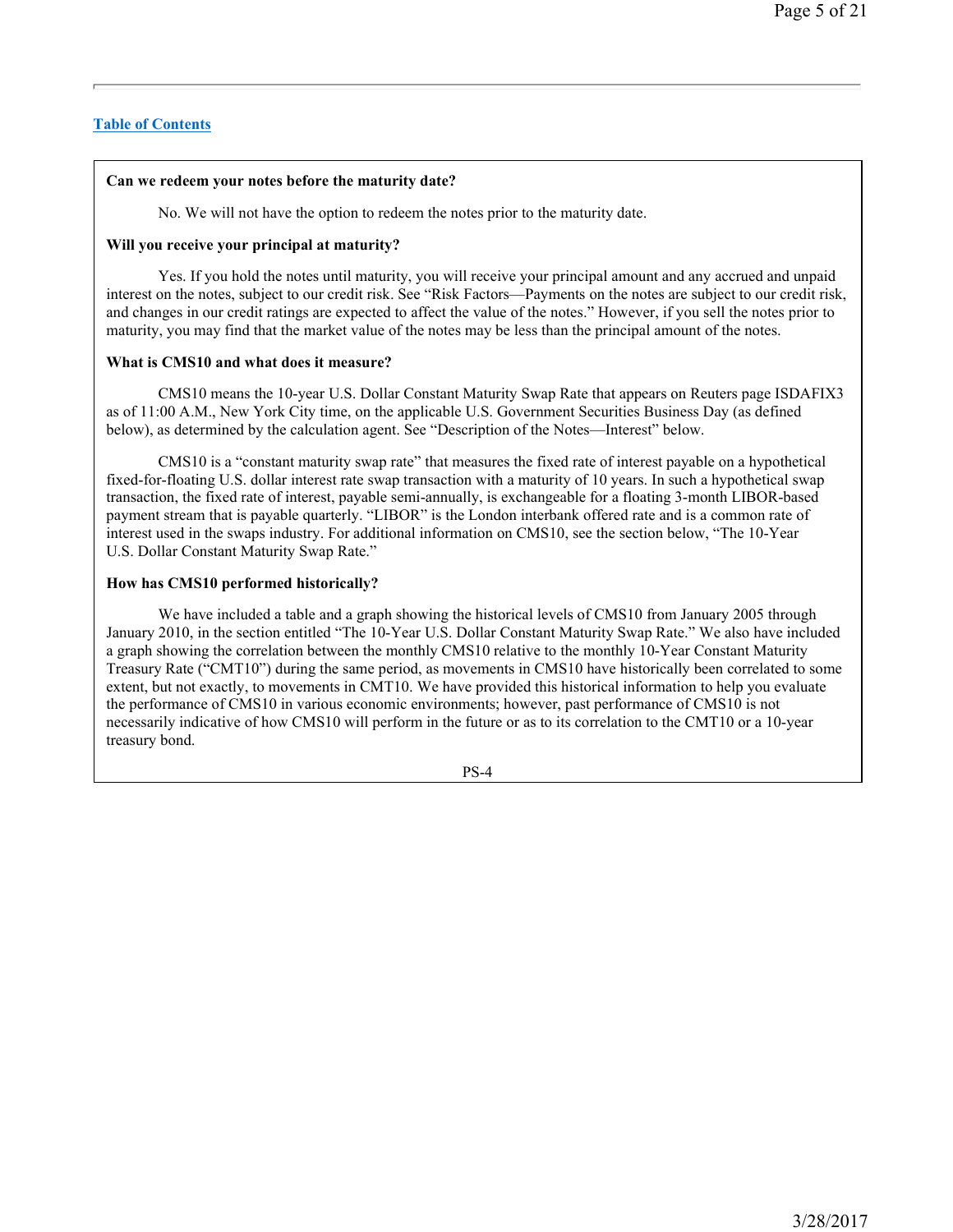**Examples:** Set forth below are three examples of the calculation of the amount of interest payable on the notes in a quarterly interest period, based upon the Participation Rate of 91.25%. Each **hypothetical** interest rate payable on the notes set forth below would apply only to the applicable interest period; the actual applicable interest rate in that interest period, or in any other interest period, may be different.

**Example 1:**

**Hypothetical** CMS10: 2.500%

In this case, the annualized interest rate payable for the quarterly interest period will be  $91.25\%$  x  $2.500\%$  = 2.281%.

For each \$1,000 in aggregate principal amount of the notes, the **hypothetical** payment on the applicable interest payment date for a **hypothetical** interest period of 91 actual days, using the 30/360 day count, would be calculated as follows:

(a)  $$1,000 \text{ x}$  (b) 2.281% x (c)  $90/360 = $5.703$ 

**Example 2:**

**Hypothetical** CMS10: 6.000%

In this case, the annualized interest rate payable for the quarterly interest period will be  $91.25\%$  x  $6.000\%$  = 5.475%.

For each \$1,000 in aggregate principal amount of the notes, the **hypothetical** payment on the applicable interest payment date for a **hypothetical** interest period of 91 actual days, using the 30/360 day count, would be calculated as follows:

(a)  $$1,000 \times$  (b)  $5.475\% \times$  (c)  $90/360 = $13.688$ 

**Example 3:**

**Hypothetical** CMS10: 10.000%

In this case, the annualized interest rate payable for the quarterly interest period will be  $91.25\%$  x  $10.000\%$  = 9.125%.

For each \$1,000 in aggregate principal amount of the notes, the **hypothetical** payment on the applicable interest payment date for a **hypothetical** interest period of 91 actual days, using the 30/360 day count, would be calculated as follows:

(a)  $$1,000 \text{ x}$  (b)  $9.125\% \text{ x}$  (c)  $90/360 = $22.813$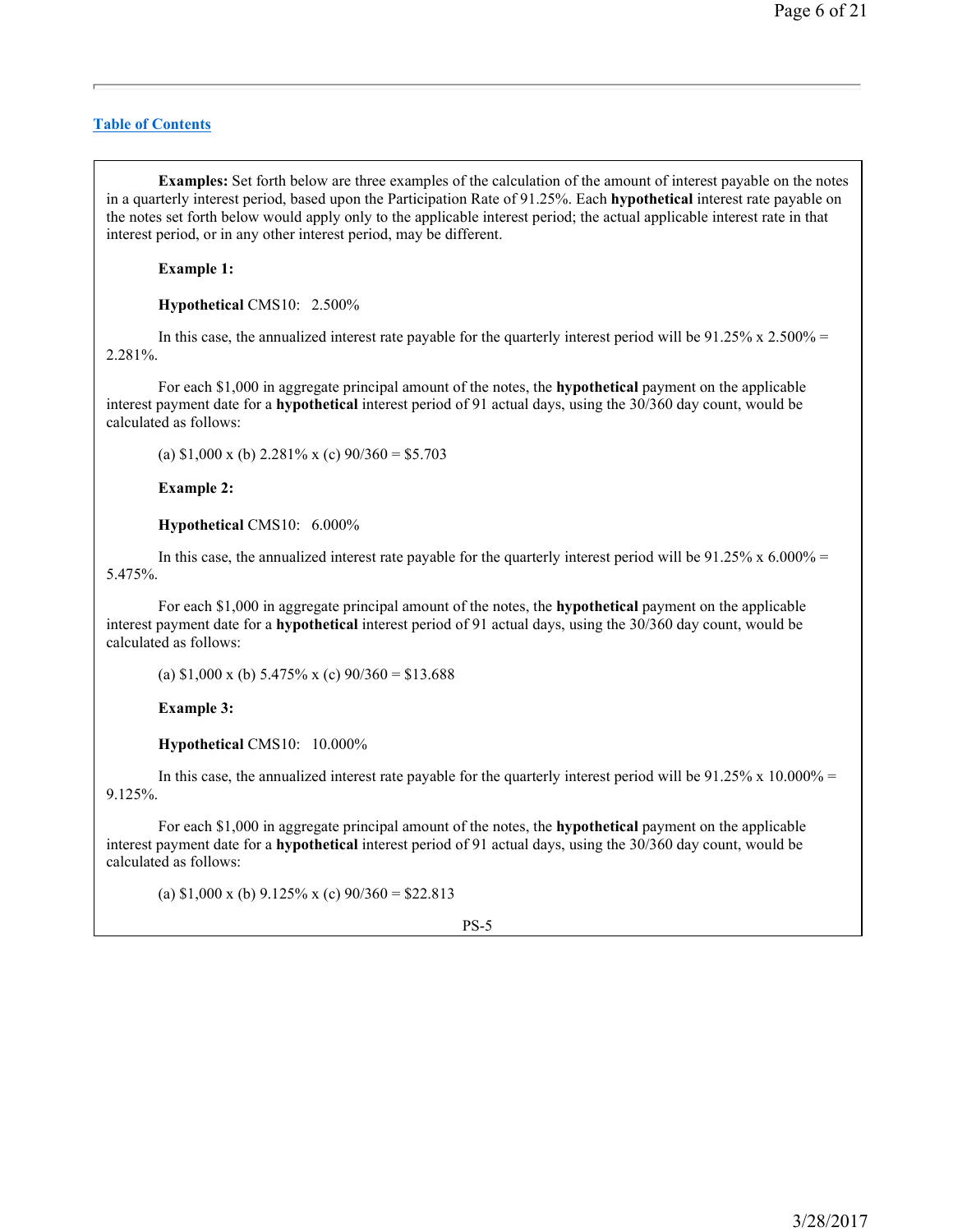#### **Who will determine the amounts payable on the notes?**

A calculation agent will make all payment and other determinations associated with the notes, including determining CMS10 on each interest determination date and the applicable interest rate for each interest period. We have appointed our subsidiary, Merrill Lynch Capital Services, Inc. ("MLCS"), to act as calculation agent for the notes. See the section entitled "Description of the Notes—Role of the Calculation Agent."

#### **Who are the selling agents for the notes?**

MLPF&S and First Republic are acting as our selling agents in connection with this offering and will be compensated based on the total principal amount of notes sold. In this capacity, neither of the selling agents is your fiduciary or advisor, and you should not rely upon any communication from it in connection with the notes as investment advice or a recommendation to purchase the notes. You should make your own investment decision regarding the notes after consulting with your legal, tax, and other advisors.

#### **How are the notes being offered?**

We have registered the notes with the SEC in the United States. However, we are not registering the notes for public distribution in any jurisdiction other than the United States. The selling agents may solicit offers to purchase the notes from non-U.S. investors in reliance on available private placement exemptions. See the section entitled "Supplemental Plan of Distribution—Selling Restrictions" in the prospectus supplement.

### **How are the notes treated for U.S. federal income tax purposes?**

The notes will be treated as "variable rate debt instruments." If you are a Non-U.S. Holder, payments on the notes generally will not be subject to U.S. federal income or withholding tax, as long as you provide us with the required completed tax forms.

See the section entitled "U.S. Federal Income Tax Summary."

### **Will the notes be listed on an exchange?**

No. The notes will not be listed on any securities exchange, and a market for them may never develop.

### **Does ERISA impose any limitations on purchases of the notes?**

Yes. An employee benefit plan subject to the fiduciary responsibility provisions of the Employee Retirement Income Security Act of 1974 (commonly referred to as "ERISA") or a plan that is subject to Section 4975 of the Internal Revenue Code of 1986, as amended, or the "Code," including individual retirement accounts, individual retirement annuities or Keogh plans, or any entity the assets of which are deemed to be "plan assets" under the ERISA regulations, should not purchase, hold, or dispose of the notes unless that plan or entity has determined that its purchase, holding, or disposition of the notes will not constitute a prohibited transaction under ERISA or Section 4975 of the Code.

Any plan or entity purchasing the notes will be deemed to be representing that it has made such determination, or that a prohibited transaction class exemption ("PTCE") or other statutory or administrative exemption exists and can be relied upon by such plan or entity. See the section entitled "ERISA Considerations."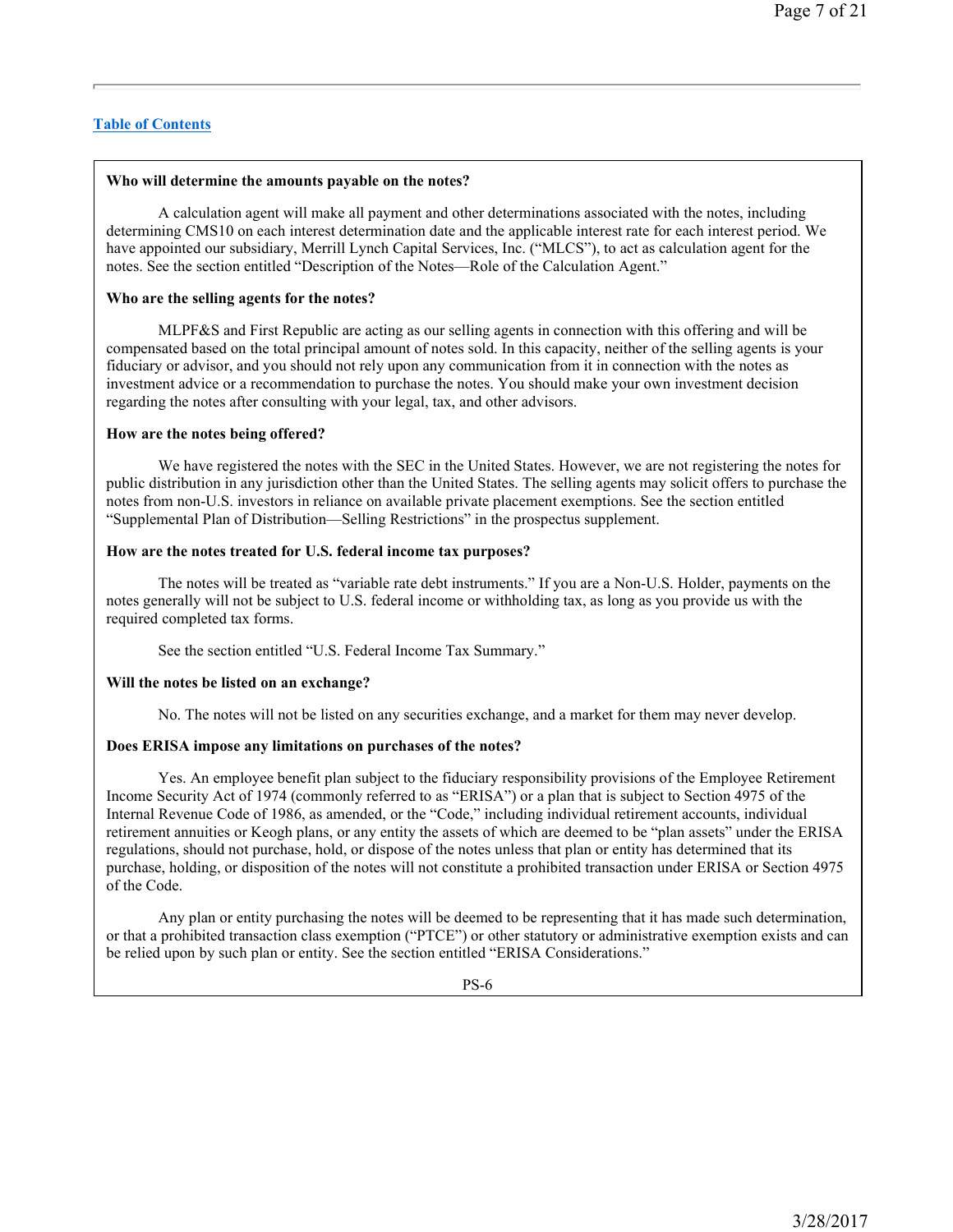#### **RISK FACTORS**

*Your investment in the notes entails significant risks. Your decision to purchase the notes should be made only after carefully considering the risks of an investment in the notes, including those discussed below, with your advisors in light of your particular circumstances. The notes are not an appropriate investment for you if you are not knowledgeable about significant elements of the notes or financial matters in general.* 

**The interest rate on the notes will be limited by the Participation Rate.** The interest rate that will be applicable to the notes in any quarterly interest period will be limited by the Participation Rate, which is 91.25%. Accordingly, the interest rate payable on the notes will be less than the CMS10 rate.

**Your yield may be less than the yield on a conventional debt security of comparable maturity.** The yield that you receive on the notes may be less than the return you would earn if you purchased a more conventional debt security with the same maturity date, such as a fixed-rate security. As a result, your investment in the notes may not reflect the full opportunity cost to you when you consider factors that affect the time value of money.

**You must rely on your own evaluation of the merits of an investment linked to U.S. Dollar Constant Maturity Swap Rates.** In the ordinary course of their businesses, our affiliates may have expressed views on expected movements in the U.S. Dollar Constant Maturity Swap Rates and related interest rates, and may do so in the future. These views or reports may be communicated to our clients and clients of our affiliates. However, these views are subject to change from time to time. Moreover, other professionals who deal in markets relating to U.S. Dollar Constant Maturity Swap Rates may at any time have significantly different views from those of our affiliates. For these reasons, you are encouraged to derive information concerning the U.S. Dollar Constant Maturity Swap Rates and related interest rates from multiple sources, and you should not rely on the views expressed by our affiliates. Neither the offering of the notes nor any views which our affiliates from time to time may express in the ordinary course of their businesses constitutes a recommendation as to the merits of an investment in the notes.

**In seeking to provide you with what we believe to be commercially reasonable terms for the notes, we have considered the costs of developing, hedging, and distributing the notes.** In determining the economic terms of the notes, and consequently the potential return on the notes to you, a number of factors are taken into account. Among these factors are certain costs associated with creating, hedging, and offering the notes. In structuring the economic terms of the notes, we seek to provide you with what we believe to be commercially reasonable terms. The price, if any, at which you could sell your notes in a secondary market transaction is expected to be affected by the factors that we considered in setting the economic terms of the notes, namely the costs associated with the notes, and compensation for developing and hedging the notes. The quoted price of any of our affiliates for the notes could be higher or lower than the original offering price.

Assuming there is no change in market conditions or any other relevant factors, the price, if any, at which the selling agents or another purchaser might be willing to purchase your notes in a secondary market transaction is expected to be lower than the original offering price. This is due to, among other things, the fact that the original offering price includes, and secondary market prices are likely to exclude, the developing and hedging costs associated with the notes.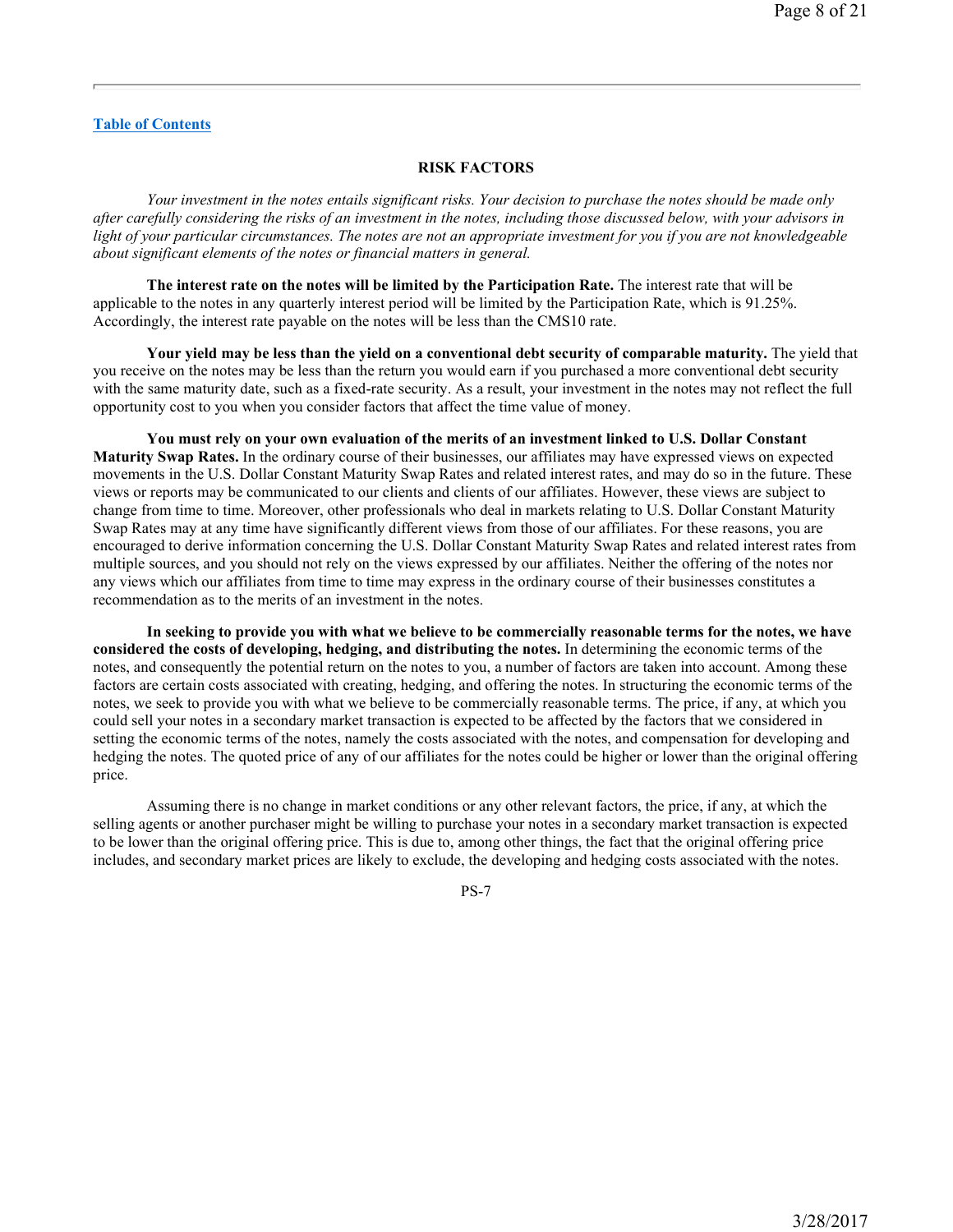**We cannot assure you that a trading market for your notes will ever develop or be maintained.** We will not list the notes on any securities exchange. We cannot predict how the notes will trade in any secondary market or whether that market will be liquid or illiquid.

The development of a trading market for the notes will depend on our financial performance and other factors. The number of potential buyers of your notes in any secondary market may be limited. We anticipate that one or more of the selling agents will act as a market-maker for the notes, but it is not required to do so. Any such selling agent may discontinue its market-making activities as to the notes at any time. To the extent that a selling agent engages in any market-making activities, it may bid for or offer the notes. Any price at which the selling agent may bid for, offer, purchase, or sell any notes may differ from the values determined by pricing models that it may use, whether as a result of dealer discounts, mark-ups, or other transaction costs. These bids, offers, or completed transactions may affect the prices, if any, at which the notes might otherwise trade in the market.

In addition, if at any time the applicable selling agent were to cease acting as a market-maker as to the notes, it is likely that there would be significantly less liquidity in the secondary market. In such a case, the price at which the notes could be sold likely would be lower than if an active market existed.

**If you attempt to sell the notes prior to maturity, their market value, if any, will be affected by various factors that interrelate in complex ways, and their market value may be less than the principal amount of the notes.** Unlike savings accounts, certificates of deposit, and other similar investment products, you have no right to have your notes redeemed prior to maturity. If you wish to liquidate your investment in the notes prior to maturity, your only option would be to sell them. At that time, there may be an illiquid market for your notes or no market at all. Even if you were able to sell your notes, there are many factors outside of our control that may affect their market value, some of which, but not all, are stated below. Some of these factors are interrelated in complex ways. As a result, the effect of any one factor may be offset or magnified by the effect of another factor. The following paragraphs describe the expected impact on the market value of the notes from a change in a specific factor, assuming all other conditions remain constant.

- **Changes in Interest Rates.** We expect that changes in interest rates will affect the market value of the notes. In general, if U.S. interest rates increase, we expect that the market value of the notes will decrease, and conversely, if U.S. interest rates decrease, we expect that the market value of the notes will increase. However, as U.S. interest rates increase or decrease, the market value of the notes may not decrease or increase in tandem. If you sell your notes when the interest payable on the notes is less than, or expected to be less than, other market interest rates, you may receive less than the principal amount that would be payable at maturity.
- **Differences between short-term and long-term interest rates.** The difference between short-term and longterm interest rates also may affect the market value of the notes. CMS10 is often considered a long-term interest rate. In general, if the difference between short-term and long-term interest rates narrows, we expect the market value of the notes to decrease. However, in some scenarios, even if the difference between shortterm and long-term interest rates widens, the market value of the notes may also be adversely impacted. The difference between long-term interest rates and short-term interest rates is influenced by a number of factors, including (but not limited to) monetary policy, fiscal policy, inflation, and fundamental demand conditions. These factors interrelate in complex, and sometimes ambiguous, ways. Any factor which reduces the supply of or increases the demand for money available for borrowing will generally disproportionately increase shortterm interest rates relative to long-term interest rates, thereby potentially affecting the market value of the notes.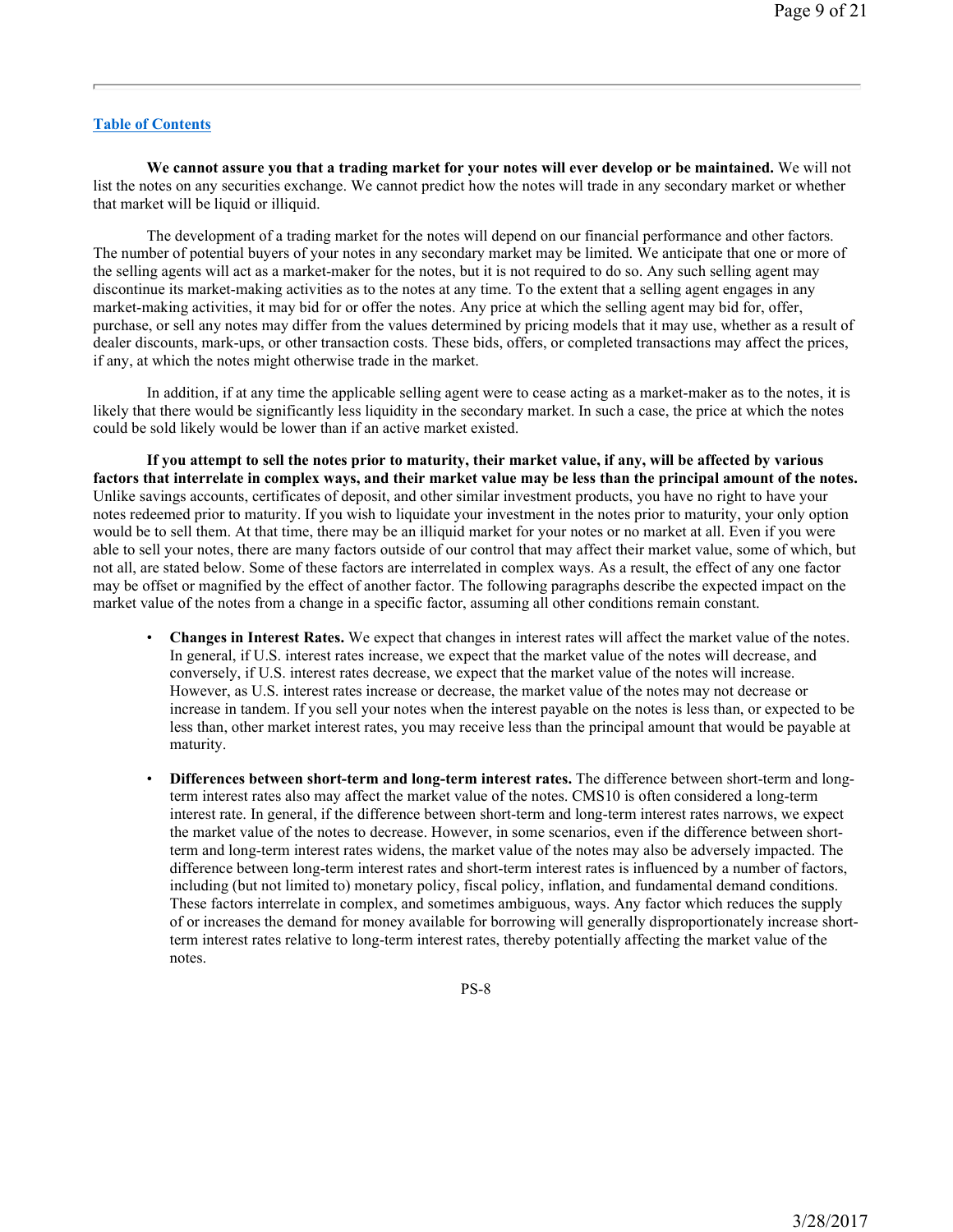- **Volatility of Market Interest Rates.** Volatility is the term used to describe the size and frequency of market fluctuations. An unsettled international environment and related uncertainties may result in greater interest rate volatility, which may continue over the term of the notes. Increases or decreases in the volatility of the interest rates may have an adverse impact on the market value of the notes.
- **Economic and Other Conditions Generally.** The general economic conditions of the capital markets in the U.S. and globally, as well as geopolitical conditions and other financial, political, regulatory, and judicial events that affect the capital markets generally, may affect the value of the notes.
- **Time to Maturity.** We anticipate that the notes may have a market value that may be different from that which would be expected based on the levels of interest rates accruing on the notes. This difference will reflect a time premium or discount due to expectations concerning the difference between such rates and current or future market interest rates. In general, as the time remaining to maturity decreases, the value of notes will approach a value that reflects the remaining interest payments on the notes based on the thencurrent interest rate accruing on the notes.

In general, assuming all relevant factors are held constant, we anticipate that the effect on the market value of the notes based on a given change in most of the factors listed above will be less if it occurs later in the term of the notes than if it occurs earlier in their term. However, we expect that any positive effect on the market value of the notes of any given increase in CMS10 to be greater if that increase occurs later in the term of the notes than if it occurs earlier in the term of the notes.

**Payments on the notes are subject to our credit risk, and changes in our credit ratings are expected to affect the value of the notes.** The notes are our senior unsecured debt securities. As a result, your receipt of all payments of interest and principal on the notes is dependent upon our ability to repay our obligations on the applicable payment date. No assurance can be given as to what our financial condition will be at any time during the term of the notes or on the maturity date.

In addition, our credit ratings are an assessment by ratings agencies of our ability to pay our obligations. Consequently, our perceived creditworthiness and actual or anticipated changes in our credit ratings prior to the maturity date of the notes may affect the market value of the notes. However, because your return on the notes depends upon factors in addition to our ability to pay our obligations, such as the difference between the interest rates accruing on the notes and current market interest rates, an improvement in our credit ratings will not reduce the other investment risks related to the notes.

**Our trading and hedging activities may create conflicts of interest with you.** We or one or more of our affiliates, including the selling agents, may engage in trading activities related to CMS10 that are not for your account or on your behalf. We or one or more of our affiliates, including the selling agents, also may issue, or our affiliates may underwrite, other financial instruments with returns linked to CMS10. We expect to enter into arrangements to hedge the market risks associated with our obligation to pay the amounts due under the notes. We may seek competitive terms in entering into the hedging arrangements for the notes, but are not required to do so, and we may enter into such hedging arrangements with one of our subsidiaries or affiliates. Such hedging activity is expected to result in a profit to those engaging in the hedging activity, which could be more or less than initially expected, but which could also result in a loss for the hedging counterparty. These trading and hedging activities may present a conflict of interest between your interest in the notes and the interests we and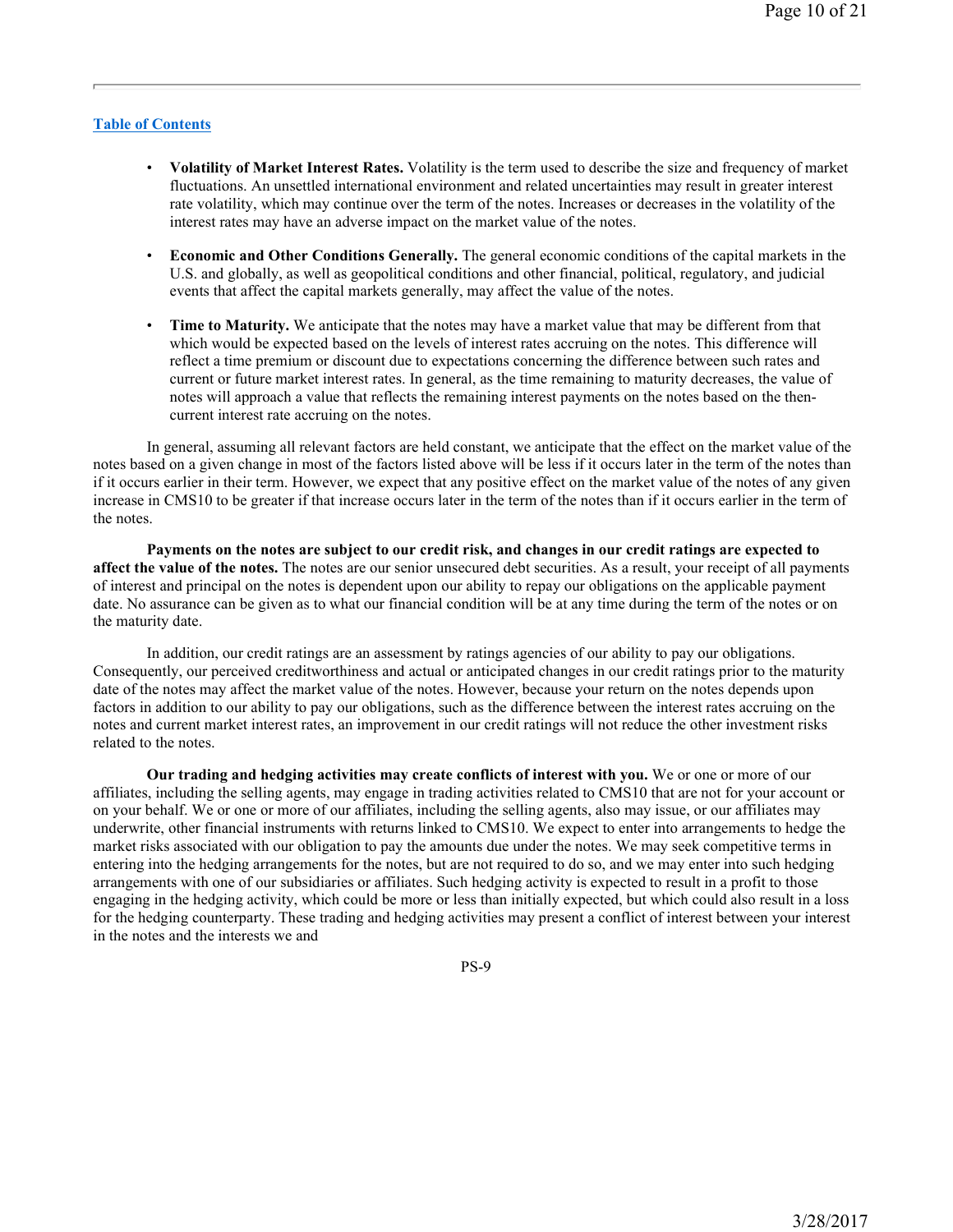our affiliates may have in our proprietary accounts, in facilitating transactions for our other customers, and in accounts under our management.

**There may be potential conflicts of interest involving the calculation agent.** We have the right to appoint and remove the calculation agent. Our subsidiary, MLCS, will be the calculation agent for the notes and, as such, will determine the amount of interest to be paid on the notes. Under some circumstances, these duties could result in a conflict of interest between MLCS's status as our subsidiary and its responsibilities as calculation agent. These conflicts could occur, for instance, in connection with judgments that it would be required to make if CMS10 is unavailable. See the section entitled "Description of the Notes—Unavailability of CMS10." The calculation agent will be required to carry out its duties in good faith and using its reasonable judgment. However, because we expect to control the calculation agent, potential conflicts of interest could arise.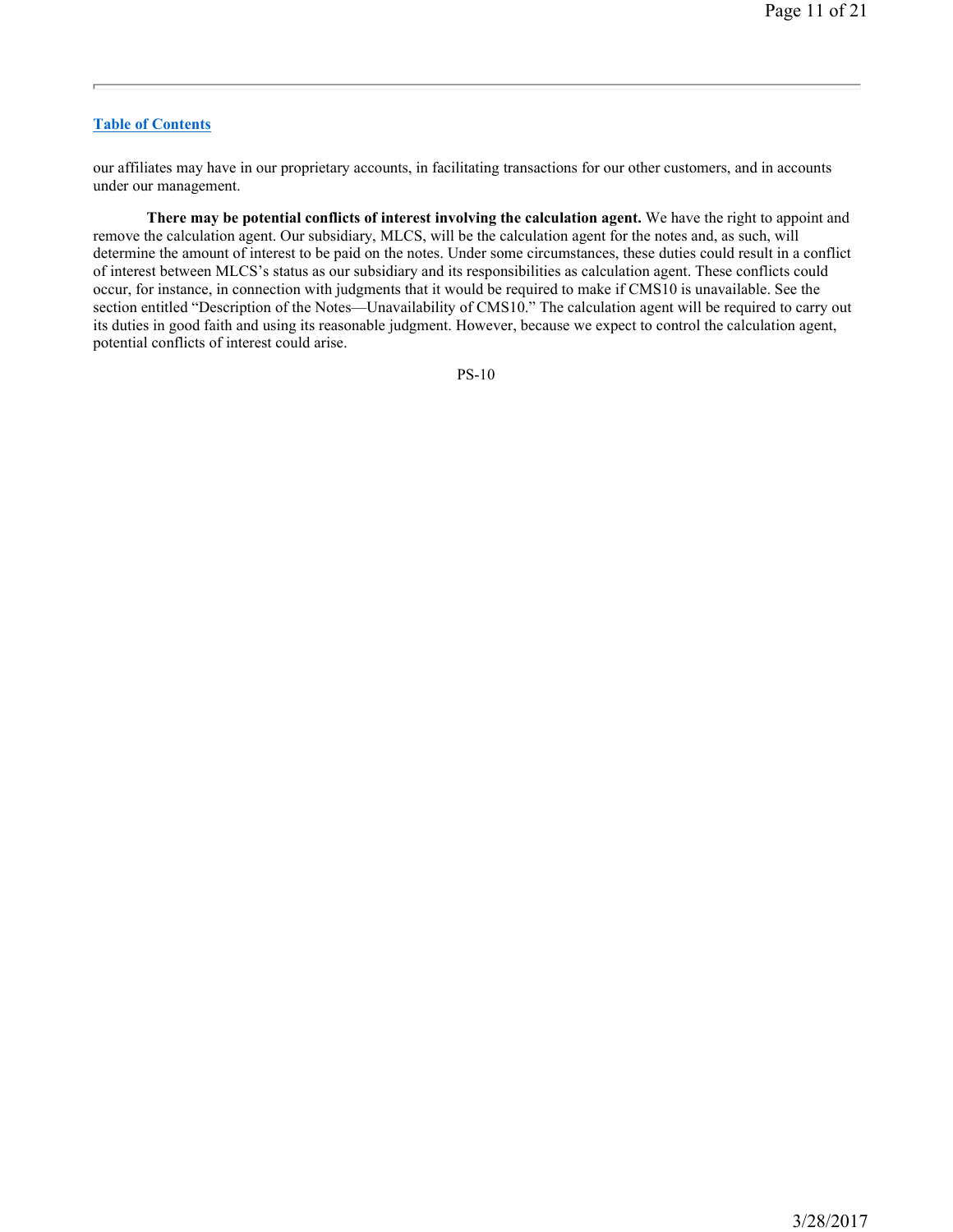# **USE OF PROCEEDS**

We will use the net proceeds we receive from the sale of the notes for the purposes described in the accompanying prospectus under "Use of Proceeds." In addition, we expect that we or our affiliates will use a portion of the net proceeds to hedge our obligations under the notes.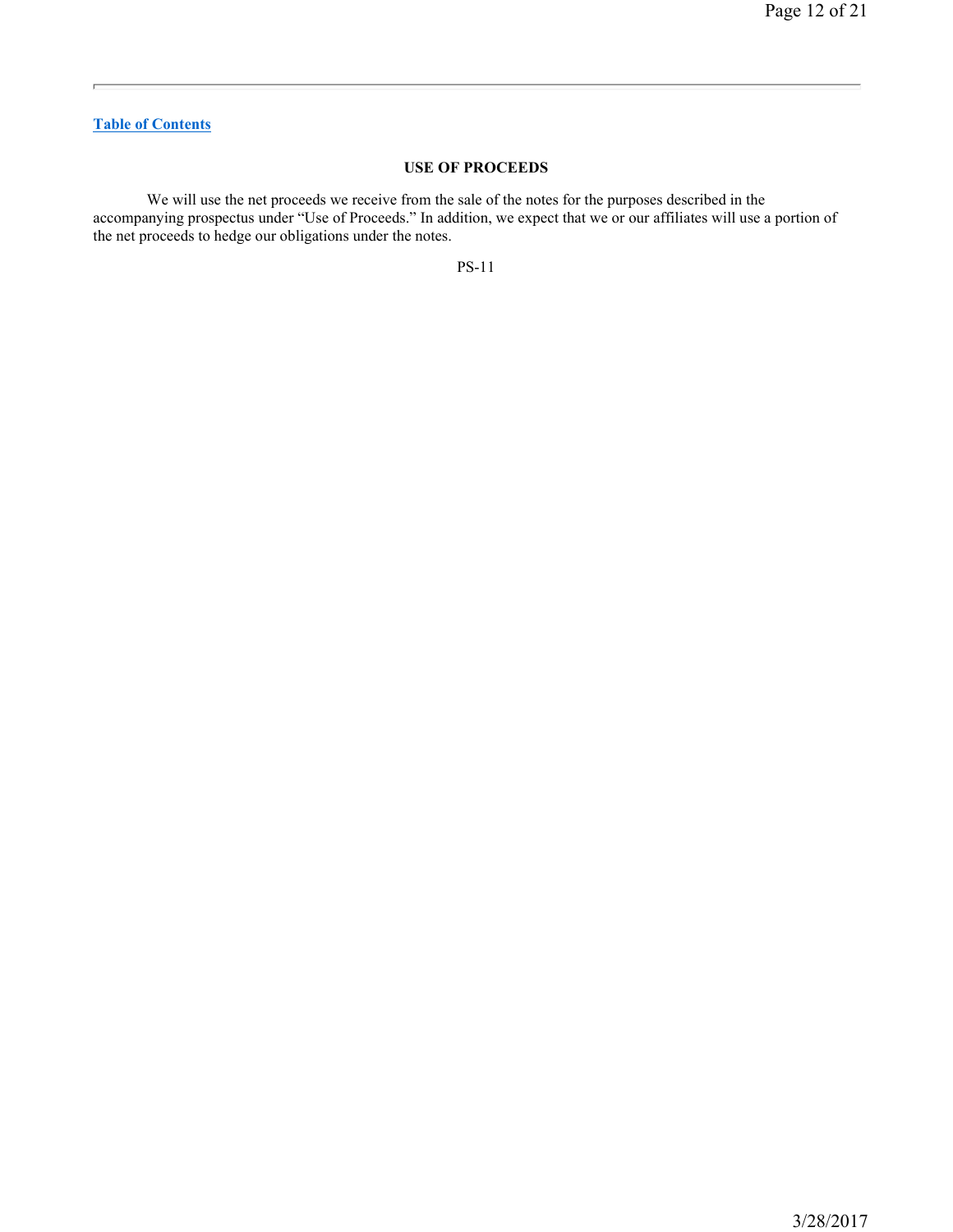### **DESCRIPTION OF THE NOTES**

### **General**

The notes are part of a series of medium-term notes entitled "Medium-Term Notes, Series L" issued under the Senior Indenture, as amended and supplemented from time to time. The Senior Indenture is described more fully in the accompanying prospectus supplement and prospectus. The following description of the notes supplements the description of the general terms and provisions of the notes and debt securities set forth under the headings "Description of the Notes" in the prospectus supplement and "Description of Debt Securities" in the prospectus. These documents should be read in connection with this pricing supplement.

The notes are issued in denominations of whole units, and each unit will have a principal amount \$1,000. The notes will mature on February 5, 2020.

Prior to maturity, the notes are not repayable at our option or at your option. The notes are not subject to any sinking fund.

The notes will be issued in book-entry form only. The CUSIP number for the notes is 06048WAS9.

#### **Interest**

Each interest payment due for an interest period will be paid quarterly in arrears on February 5, May 5, August 5, and November 5 of each year, and on the maturity date, beginning on May 5, 2010.

Interest on the notes will accrue for each quarterly interest period at a floating rate per annum equal to the product of (a) the Participation Rate and (b) CMS10, rounded to three decimal places and calculated on the basis of a 360-day year of twelve 30-day months.

The Participation Rate is 91.25%.

CMS10 means the 10-Year U.S. Dollar Constant Maturity Swap Rate that appears on Reuters page ISDAFIX3 as of 11:00 A.M., New York City time, on the applicable U.S. Government Securities Business Day (as defined below), as determined by the calculation agent in the manner described in this pricing supplement.

Each interest period (other than the first quarterly interest period from, and including, the original issue date of the notes to, but excluding, May 5, 2010) will commence on, and will include, an interest payment date, and will extend to, but will exclude, the next succeeding interest payment date or the maturity date, as applicable. If any interest payment date, including the maturity date of the notes, falls on a day that is not a business day, no adjustment will be made to the length of the corresponding interest period; however, we will make the required payment on the next business day and no additional interest will accrue in respect of the payment made on the next business day.

The interest rate for each interest period will be reset on the first day of that interest period, which we refer to as the "interest reset date." For each quarterly interest period, the applicable rate of interest will be determined on the second U.S. Government Securities Business Day preceding the applicable interest reset date (each, an "interest determination date"). The calculation agent will determine the applicable interest rate for each interest period. Once determined by the calculation agent, the applicable interest rate for each quarterly interest period will apply from and including the interest reset date, through, but excluding, the next interest reset date (or the maturity date, as applicable).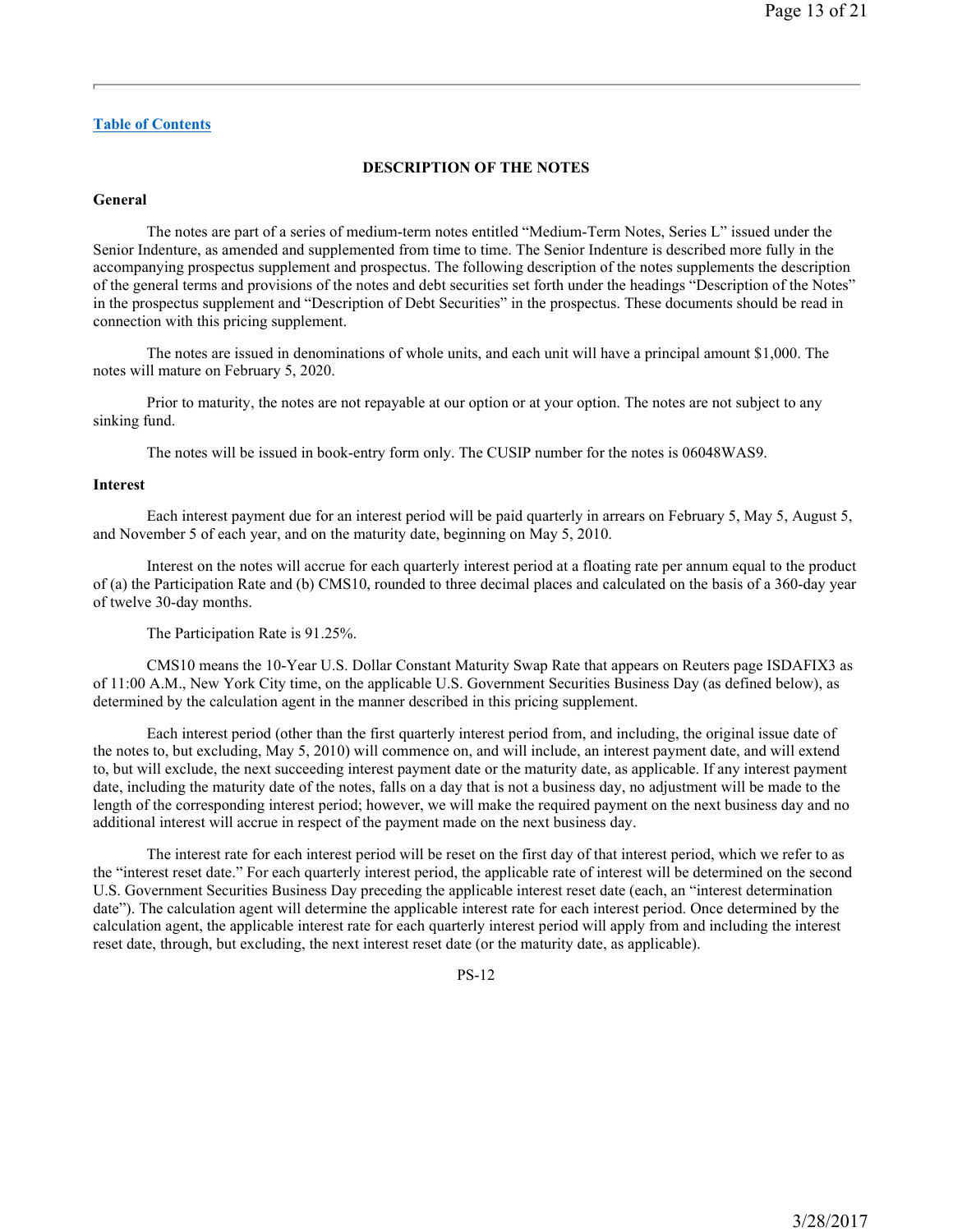A "U.S. Government Securities Business Day" is any day except a Saturday, a Sunday, or a day on which The Securities Industry and Financial Markets Association recommends that the fixed income departments of its members be closed for the entire day for purposes of trading in U. S. government securities.

A "business day" means any day other than a day on which banking institutions in New York, New York are authorized or required by law, regulation, or executive order to close or a day on which transactions in U.S. dollars are not conducted.

For as long as the notes are held in book-entry only form, the record date for each payment of interest will be the business day prior to the payment date. If the notes are issued at any time in a form that is other than book-entry only, the regular record date for an interest payment date will be the last day of the calendar month preceding the interest payment date.

### **Payment at Maturity**

On the maturity date, you will be paid the principal amount of the notes and any accrued and unpaid interest on the notes, subject to our credit risk. See "Risk Factors—Payments on the notes are subject to our credit risk, and changes in our credit ratings are expected to affect the value of the notes."

#### **Unavailability of CMS10**

If, on any interest determination date, CMS10 is not quoted on the Reuters Screen ISDAFIX3 Page, or any page substituted for that page, then CMS10 will be determined on the basis of the mid-market semi-annual swap rate quotations provided by three banks chosen by the calculation agent (which may include one of our affiliates) at approximately 11:00 a.m., New York City time, on that date.

For this purpose, the mid-market semi-annual swap rate means the mean of the bid and offered rates for the semiannual fixed leg, calculated on the basis of a 360-day year consisting of twelve 30-day months, of a fixed-for-floating U.S. dollar interest rate swap transaction with a term equal to 10 years, commencing on the applicable interest reset date and in a representative amount quoted by an acknowledged dealer of good credit in the swap market, and the floating leg, calculated on the actual number of days in a 360-day year, is equivalent to USD-LIBOR-BBA, as quoted on the Reuters Screen LIBOR01 Page at 11:00 a.m., New York City time, with a designated maturity of three months. The calculation agent will request the principal New York City office of each of the three banks chosen by it to provide a quotation of its rate. If at least three quotations are provided, the rate for the relevant interest determination date will be the arithmetic mean of the quotations. If two quotations are provided, the rate for the relevant interest determination date will be the arithmetic mean of the two quotations. If only one quotation is provided, the rate for the relevant interest determination date will equal that one quotation. If no quotations are available, then CMS10 will be the rate the calculation agent, in its sole discretion, determines to be fair and reasonable under the circumstances at approximately 11:00 a.m., New York City time, on the relevant interest determination date.

### **Role of the Calculation Agent**

The calculation agent has the sole discretion to make all determinations regarding the notes, including determinations regarding the applicable interest rate for each interest period, the amount of each interest payment, U.S. Government Securities Business Days, and business days. Absent manifest error, all determinations of the calculation agent will be final and binding on you and us, without any liability on the part of the calculation agent.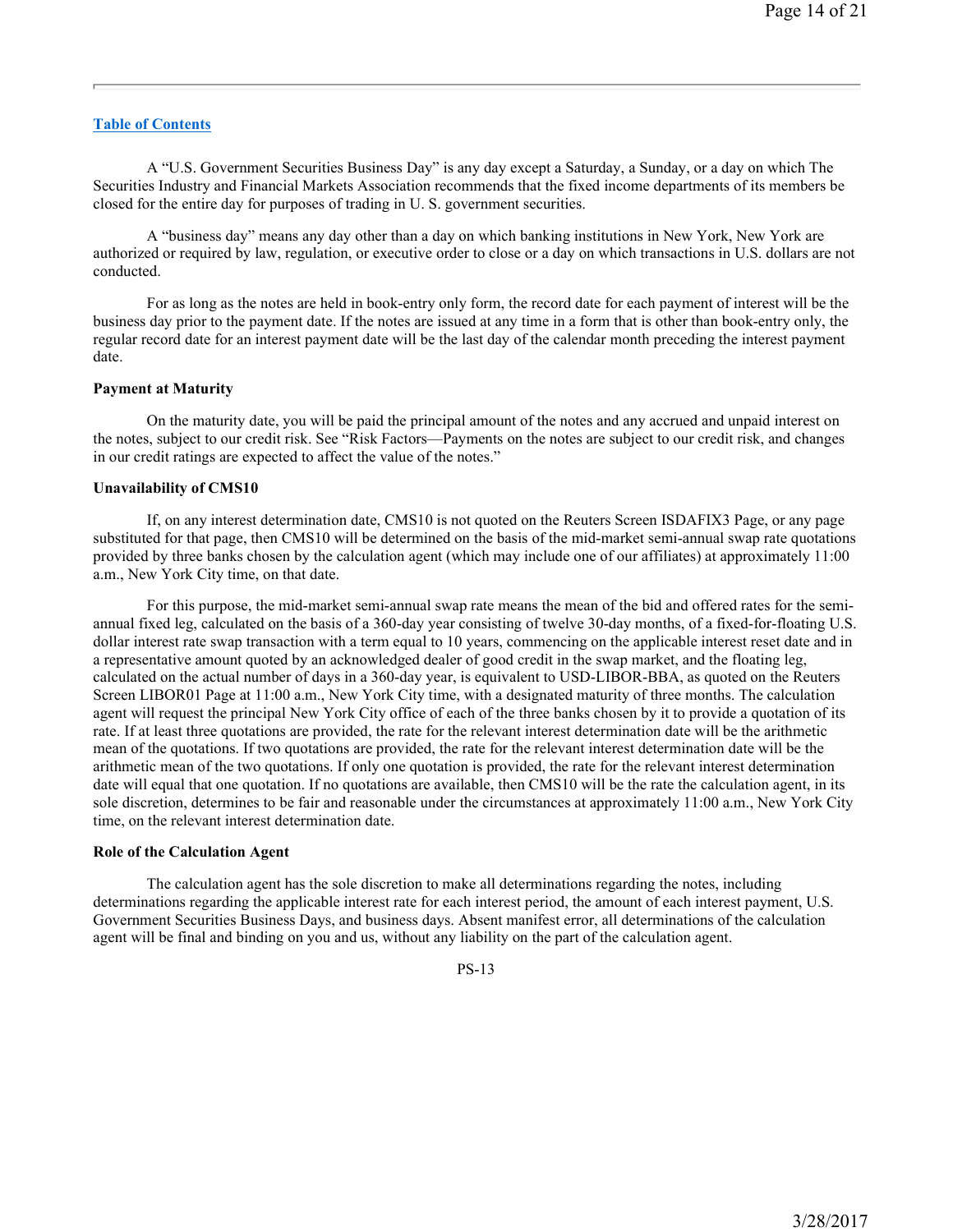We have initially appointed our subsidiary, Merrill Lynch Capital Services, Inc., as the calculation agent, but we may change the calculation agent at any time without notifying you.

#### **Same-Day Settlement and Payment**

The notes will be delivered in book-entry form only through DTC against payment by purchasers of the notes in immediately available funds. We will make payments of the principal amount and each interest payment in immediately available funds so long as the notes are maintained in book-entry form.

### **Events of Default and Rights of Acceleration**

If an event of default (as defined in the Senior Indenture) occurs and is continuing, holders of the notes may accelerate the maturity of the notes, as described under "Description of Debt Securities—Events of Default and Rights of Acceleration" in the prospectus. Upon an event of default, you will be entitled to receive only your principal amount, and accrued and unpaid interest, if any, through the acceleration date. In case of an event of default, the notes will not bear a default interest rate.

#### **Listing**

The notes will not be listed on any securities exchange.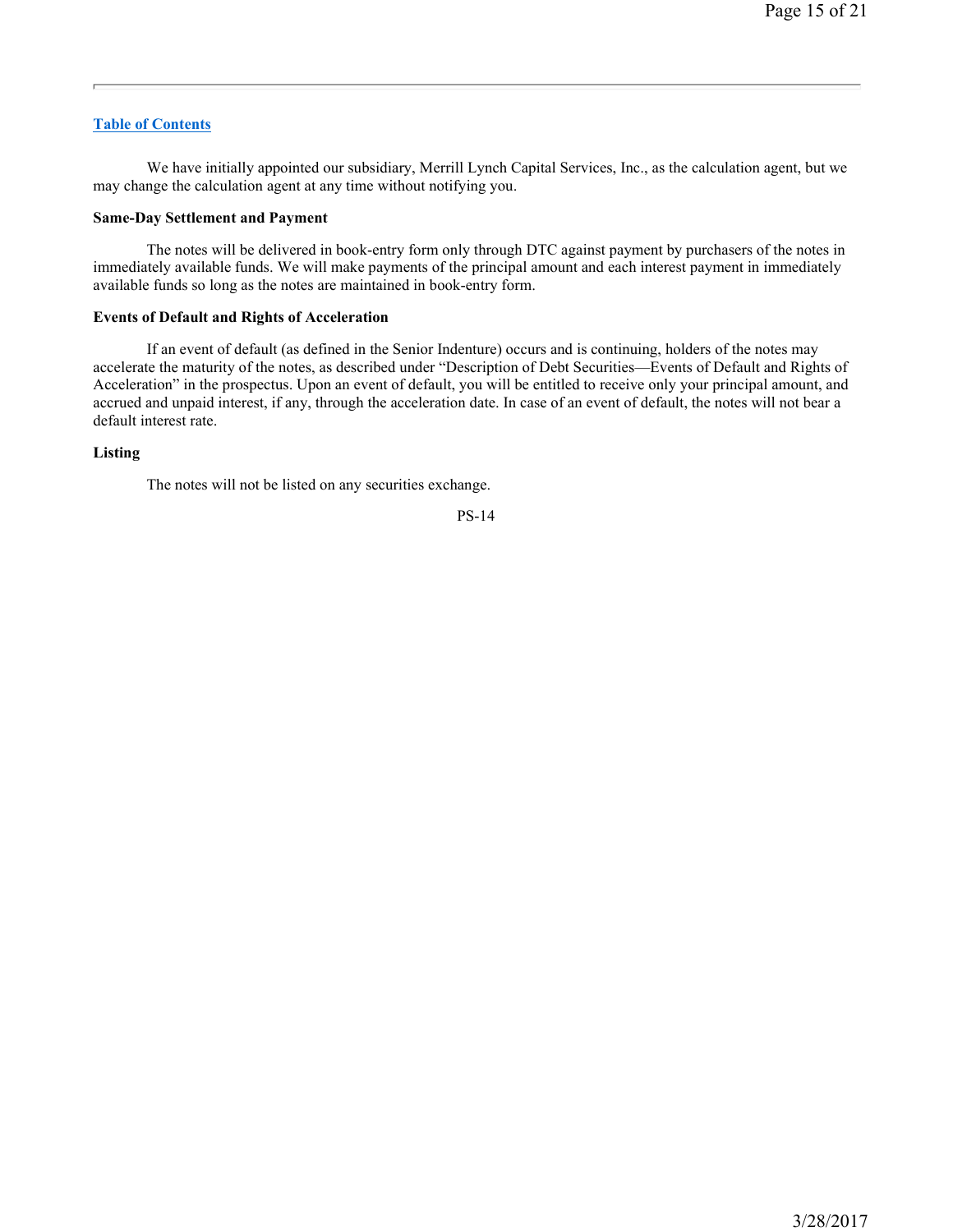### **THE 10-YEAR U.S. DOLLAR CONSTANT MATURITY SWAP RATE**

CMS10 means the 10-Year U.S. Dollar Constant Maturity Swap Rate that appears on Reuters page ISDAFIX3 as of 11:00 A.M., New York City time, on the applicable U.S. Government Securities Business Day. CMS10 is a "constant maturity swap rate" that measures the fixed rate of interest payable on a hypothetical fixed-for-floating U.S. dollar interest rate swap transaction with a maturity of 10 years. In such a hypothetical swap transaction, the fixed rate of interest, payable semi-annually on the basis of a 360-day year consisting of twelve 30-day months, is exchangeable for a floating 3-month LIBOR-based payment stream that is payable quarterly on the basis of the actual number of days elapsed during a quarterly period in a 360-day year. "LIBOR" is the London interbank offered rate and is a common rate of interest used in the swaps industry.

The following table sets forth the historical month-end levels of CMS10 from January 2005 through January 2010, which we obtained from Reuters page ISDAFIX3. The historical data on CMS10 is not necessarily indicative of the future performance of CMS10 or what the value of the notes may be. Any historical upward or downward trend in the level of CMS10 during any period set forth below is not an indication that the level of CMS10 is more or less likely to increase or decrease at any time over the term of the notes.

|           | 2005   | 2006   | 2007   | 2008   | 2009   | 2010   |
|-----------|--------|--------|--------|--------|--------|--------|
| January   | 4.531% | 5.063% | 5.404% | 4.310% | 2.983% | 3.774% |
| February  | 4.676% | 5.085% | 5.105% | 4.271% | 3.337% |        |
| March     | 5.031% | 5.393% | 5.190% | 4.066% | 2.887% |        |
| April     | 4.596% | 5.607% | 5.186% | 4.428% | 3.225% |        |
| May       | 4.419% | 5.633% | 5.420% | 4.680% | 3.783% |        |
| June      | 4.379% | 5.788% | 5.703% | 4.647% | 3.751% |        |
| July      | 4.719% | 5.556% | 5.539% | 4.764% | 3.807% |        |
| August    | 4.576% | 5.313% | 5.220% | 4.473% | 3.644% |        |
| September | 4.794% | 5.161% | 5.153% | 4.374% | 3.443% |        |
| October   | 5.054% | 5.210% | 5.029% | 4.385% | 3.625% |        |
| November  | 5.030% | 4.956% | 4.644% | 3.180% | 3.324% |        |
| December  | 4.918% | 5.187% | 4.679% | 2.496% | 4.009% |        |

The following graph sets forth the historical month-end levels of CMS10 presented in the preceding table. On the pricing date, the level of CMS10 was 3.775%.

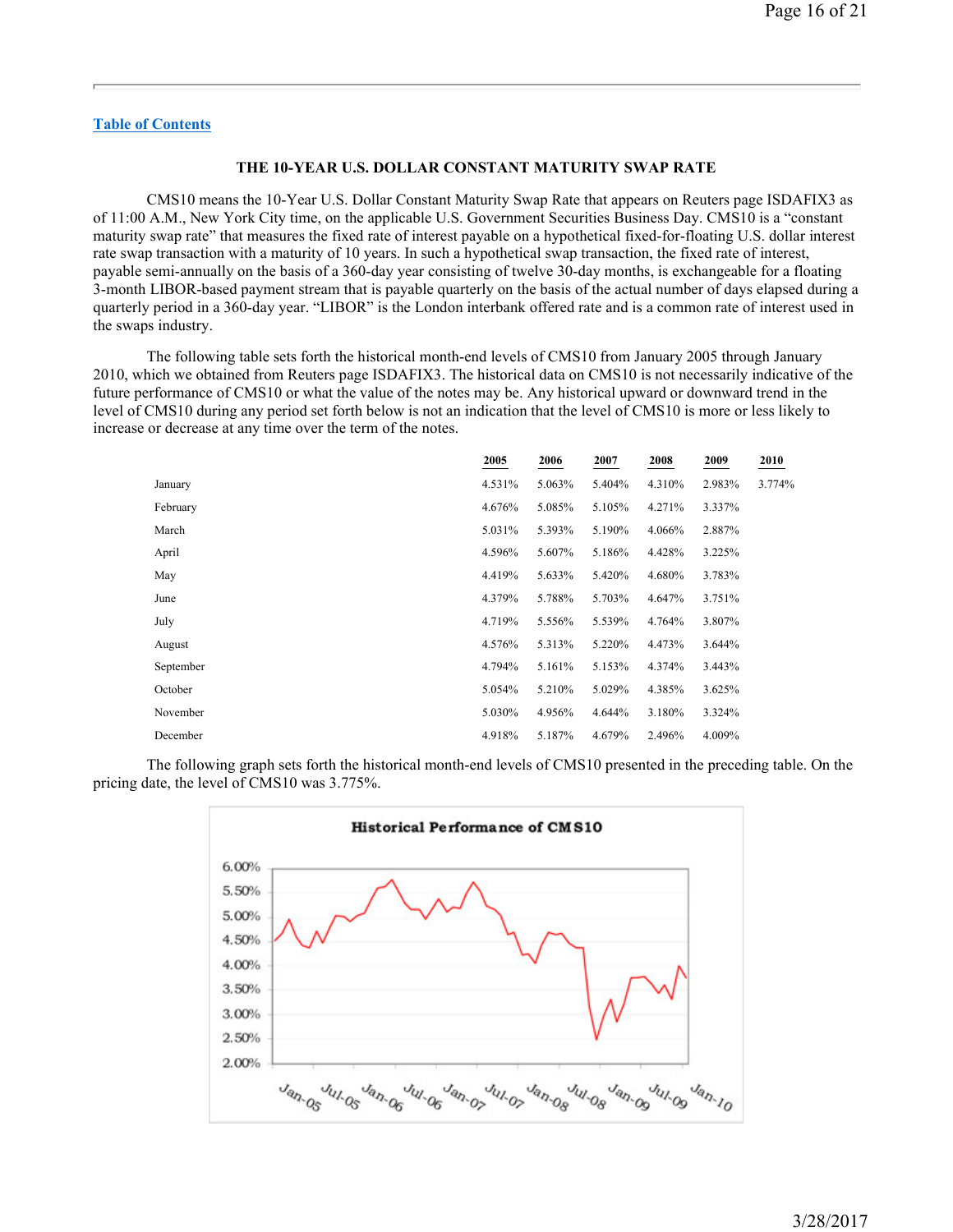Page 17 of 21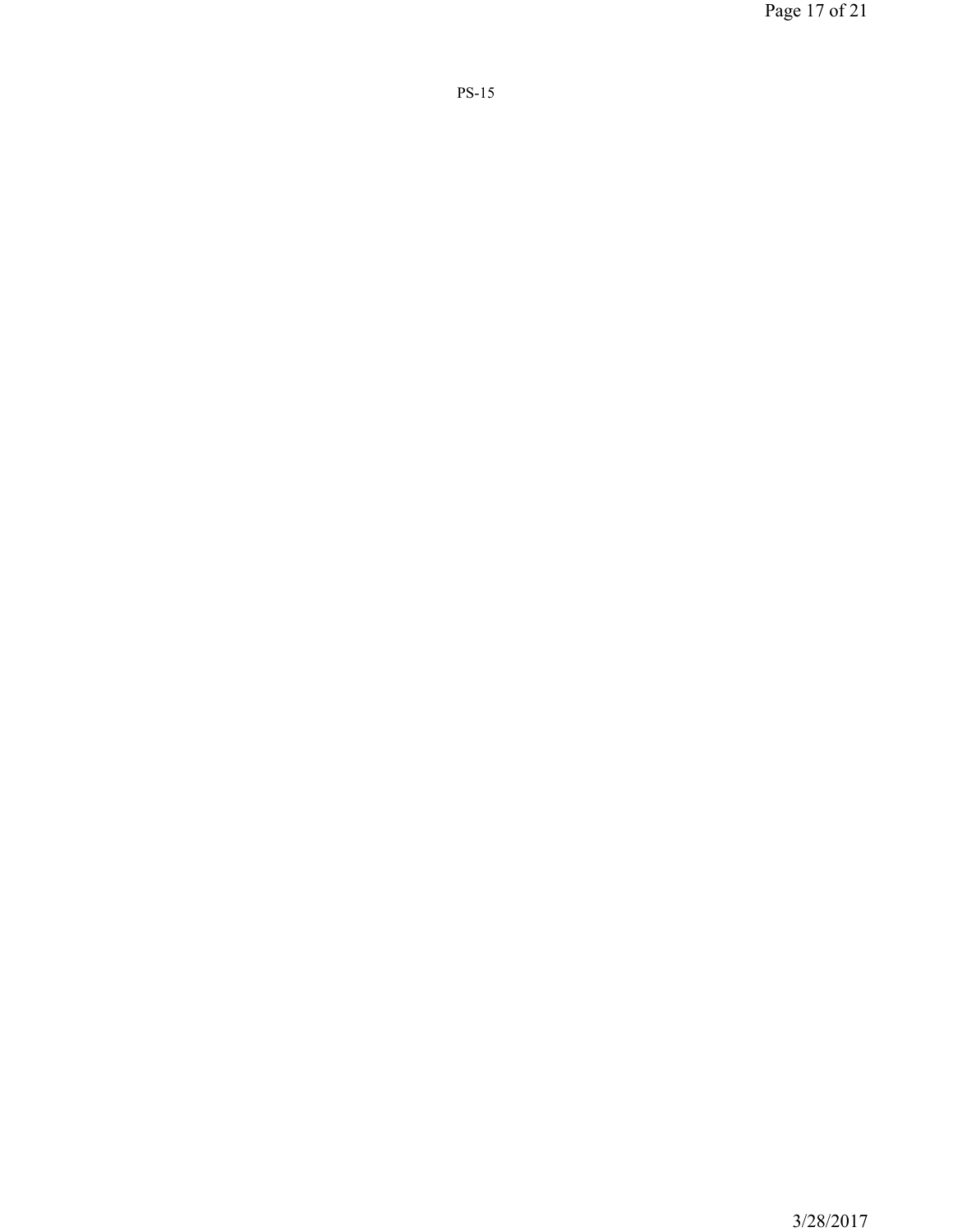Movements in CMS10 have historically been correlated to some extent to movements in the 10-Year Constant Maturity Treasury Rate, which expresses the yield to maturity on U.S. Treasury securities with a constant maturity of 10 years. The graph below shows the correlation between the monthly CMS10 relative to the monthly 10-Year Constant Maturity Treasury Rate during the period from January 2005 through January 2010.



PS-16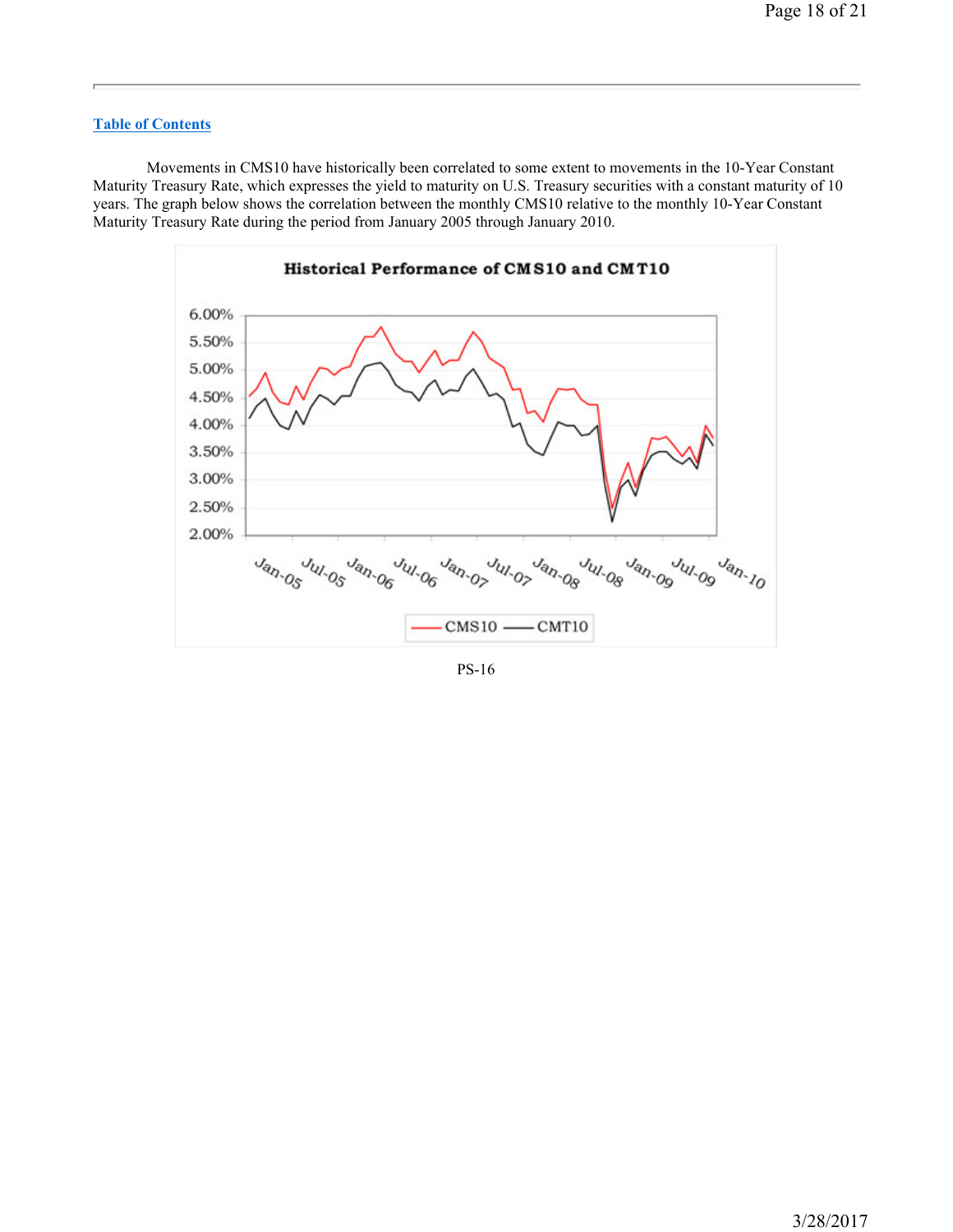### **SUPPLEMENTAL PLAN OF DISTRIBUTION**

Our broker-dealer subsidiaries, MLPF&S and First Republic, will act as our selling agents in connection with the offering of the notes. The selling agents are parties to the Distribution Agreement described in the "Supplemental Plan of Distribution" on page S-12 of the accompanying prospectus supplement.

Each selling agent will receive the compensation set forth on the cover of this pricing supplement as to the notes sold through its efforts. You must have an account with one of the selling agents to purchase the notes.

The selling agents are members of the Financial Industry Regulatory Authority, Inc. (formerly the National Association of Securities Dealers, Inc. (the "NASD")). Accordingly, the offering of the notes will conform to the requirements of NASD Rule 2720.

No selling agent is acting as your fiduciary or advisor, and you should not rely upon any communication from either selling agent in connection with the notes as investment advice or a recommendation to purchase notes. You should make your own investment decision regarding the notes after consulting with your legal, tax, and other advisors.

If you place an order to purchase the notes, you are consenting to each of MLPF&S and First Republic acting as a principal in effecting the transaction for your account. Under the terms of our distribution agreement with the selling agents, MLPF&S will purchase the notes from us on the issue date as principal at the purchase price indicated on the cover of this pricing supplement, less the indicated underwriting discount.

The selling agents and any of our other broker-dealer affiliates may use this pricing supplement, and the accompanying prospectus supplement and prospectus for offers and sales in secondary market transactions and marketmaking transactions in the notes. However, they are not obligated to engage in such secondary market transactions and/or market-making transactions. The selling agents may act as principal or agent in these transactions, and any such sales will be made at prices related to prevailing market prices at the time of the sale.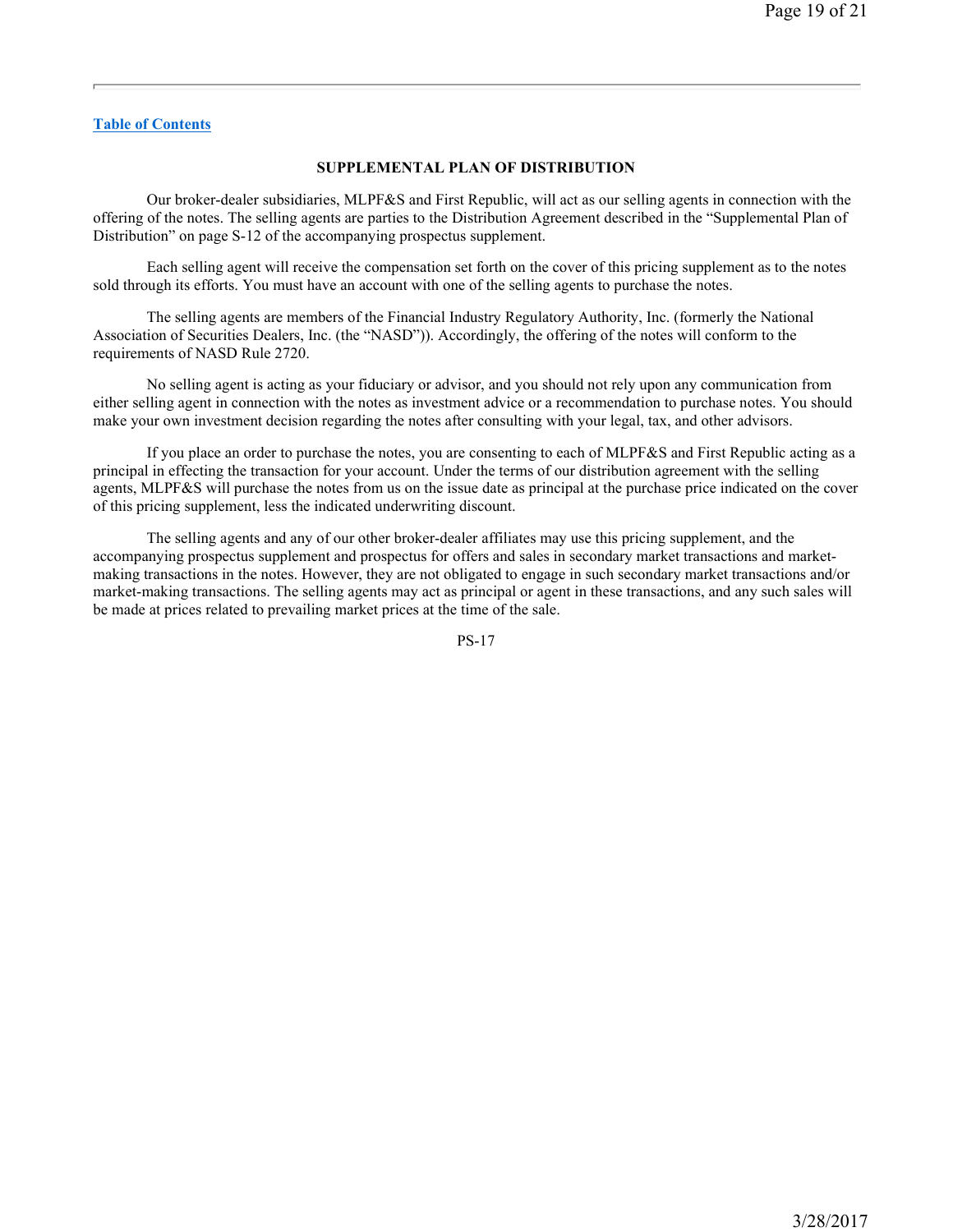#### **U.S. FEDERAL INCOME TAX SUMMARY**

For a summary of the U.S. federal income tax consequences of an investment in the notes, please see the section "U.S. Federal Income Tax Considerations—Taxation of Debt Securities" in the attached prospectus. For purposes of that discussion, the notes will be treated as "variable rate debt securities" that will qualify for treatment as "variable rate debt instruments."

*You should consult your own tax advisor concerning the U.S. federal income tax consequences to you of acquiring, owning, and disposing of the notes, as well as any tax consequences arising under the laws of any state, local, foreign, or other tax jurisdiction and the possible effects of changes in U.S. federal or other tax laws.* 

### **ERISA CONSIDERATIONS**

Each fiduciary of a pension, profit-sharing, or other employee benefit plan subject to ERISA (a "Plan"), should consider the fiduciary standards of ERISA in the context of the Plan's particular circumstances before authorizing an investment in the notes. Accordingly, among other factors, the fiduciary should consider whether the investment would satisfy the prudence and diversification requirements of ERISA and would be consistent with the documents and instruments governing the Plan.

In addition, we and certain of our subsidiaries and affiliates, including MLPF&S, may be each considered a party in interest within the meaning of ERISA, or a disqualified person within the meaning of the Code, with respect to many Plans, as well as many individual retirement accounts and Keogh plans (also "Plans"). Prohibited transactions within the meaning of ERISA or the Code would likely arise, for example, if the notes are acquired by or with the assets of a Plan with respect to which MLPF&S or any of our other affiliates is a party in interest, unless the notes are acquired under an exemption from the prohibited transaction rules. A violation of these prohibited transaction rules could result in an excise tax or other liabilities under ERISA and/or Section 4975 of the Code for such persons, unless exemptive relief is available under an applicable statutory or administrative exemption.

Under ERISA and various PTCEs issued by the U.S. Department of Labor, exemptive relief may be available for direct or indirect prohibited transactions resulting from the purchase, holding, or disposition of the notes. Those exemptions are PTCE 96-23 (for certain transactions determined by in-house asset managers), PTCE 95-60 (for certain transactions involving insurance company general accounts), PTCE 91-38 (for certain transactions involving bank collective investment funds), PTCE 90-1 (for certain transactions involving insurance company separate accounts), PTCE 84-14 (for certain transactions determined by independent qualified asset managers), and the exemption under Section 408 (b)(17) of ERISA and Section 4975(d)(20) of the Code for certain arm's-length transactions with a person that is a party in interest solely by reason of providing services to Plans or being an affiliate of such a service provider (the "Service Provider Exemption").

Because we may be considered a party in interest with respect to many Plans, the notes may not be purchased, held, or disposed of by any Plan, any entity whose underlying assets include plan assets by reason of any Plan's investment in the entity (a "Plan Asset Entity") or any person investing plan assets of any Plan, unless such purchase, holding, or disposition is eligible for exemptive relief, including relief available under PTCE 96-23, 95-60, 91-38, 90-1, or 84-14 or the Service Provider Exemption, or such purchase, holding, or disposition is otherwise not prohibited. Any purchaser, including any fiduciary purchasing on behalf of a Plan, transferee or holder of the notes will be deemed to have represented, in its corporate and its fiduciary capacity, by its purchase and holding of the notes that either (a) it is not a Plan or a Plan Asset Entity and is not purchasing such notes on behalf of or with plan assets of any Plan